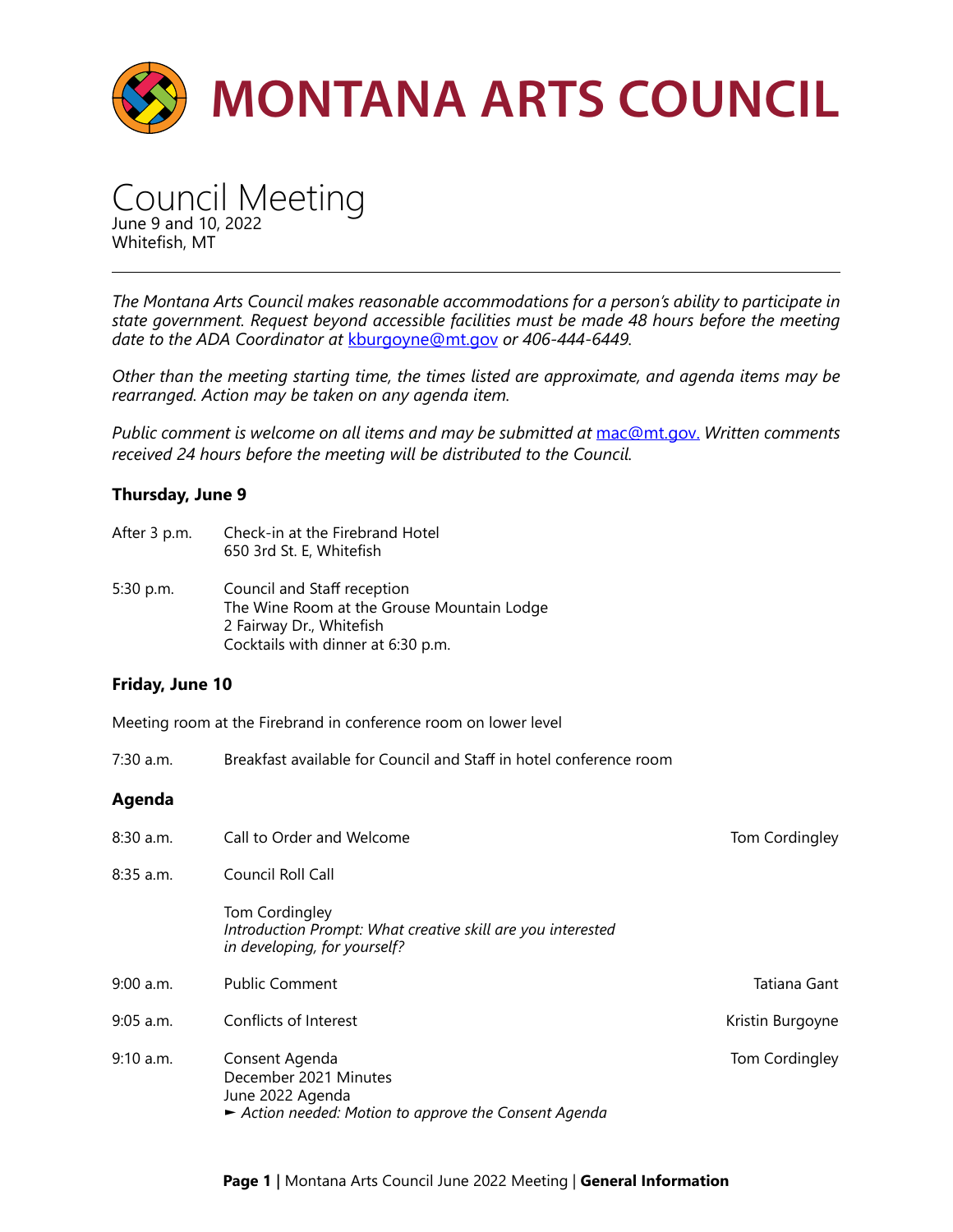| $9:15$ a.m.  | Fiscal Year 2022 Year-to-Date Financial Report<br>Action needed: Motion to approve the FY 2022 Year-to-Date report                 | Jenifer Alger           |
|--------------|------------------------------------------------------------------------------------------------------------------------------------|-------------------------|
| 9:30 a.m.    | Fiscal Year 2023 Proposed Budget<br>Action needed: Motion to approve Fiscal Year 2023 Proposed Budget                              | Jenifer Alger           |
| 9:45 a.m.    | Artists in Schools and Communities: Experiences<br>Action needed: Ratify grants as approved<br>by the Education Committee          | Corky Clairmont         |
| 10:00 a.m.   | <b>Strategic Investment Grants</b><br>Action needed: Ratify grants as approved<br>by the Strategic Investment Grants Committee     | Jay Pyette              |
| $10:15$ a.m. | American Rescue Plan Grants<br>Action needed: Motion to approve<br>the Review Panel recommendations                                | Brian Moody             |
| 10:45 a.m.   | Artists in Schools and Communities: Residencies<br>Action needed: Motion to approve Review Panel recommendations                   | Corky Clairmont         |
| 11:00 a.m.   | Percent for Art Project: Butte<br>Action needed: Ratification of the Percent for Art Project:<br><b>Butte Committee selections</b> | Tom Cordingley          |
| 11:10 a.m.   | <b>Cultural &amp; Aesthetic Trust Recommendations</b><br>Action needed: Motion to appoint Committee members                        | Tatiana Gant            |
| 11:20 a.m.   | Governors Arts Awards Recommendations<br>Action needed: Motion to approve recommendations<br>for the Governor                      | Wylie Gustafson         |
| 11:30 a.m.   | <b>Committee Assignments</b><br>Action needed: Interim-Chair to appoint committee members                                          | Tom Cordingley          |
| 11:40 a.m.   | <b>Clarification on Staff Reports</b>                                                                                              | Tom Cordingley          |
| 12:00 p.m.   | Lunch provided for Council, Staff and Guests                                                                                       |                         |
| 1:00 p.m.    | Western States Arts Federation (WESTAF)                                                                                            | <b>Christian Gaines</b> |
| 1:20 p.m.    | Legislative Update                                                                                                                 | Drew Geiger             |
| 1:40 p.m.    | Folk Arts Contract Update                                                                                                          | Taylor Burby            |
| 2:00 p.m.    | Report from the Interim-Chair                                                                                                      | Tom Cordingley          |
| 2:15 p.m.    | Report from the Executive Director                                                                                                 | Tatiana Gant            |
| 2:30 p.m.    | New Business                                                                                                                       | Tom Cordingley          |
| 2:35 p.m.    | Adjourn Public Meeting, Call to Order Executive Session                                                                            | Tom Cordingley          |
| 2:45 p.m.    | Adjourn Executive Session, Call to Order Public Meeting                                                                            | Tom Cordingley          |
| 2:50 p.m.    | <b>Executive Director Annual Review</b><br>Action needed: Approve Annual Review as presented                                       | Tom Cordingley          |
| 3:00 p.m.    | Adjourn                                                                                                                            | Tom Cordingley          |

**Page 2 |** Montana Arts Council June 2022 Meeting | **General Information**